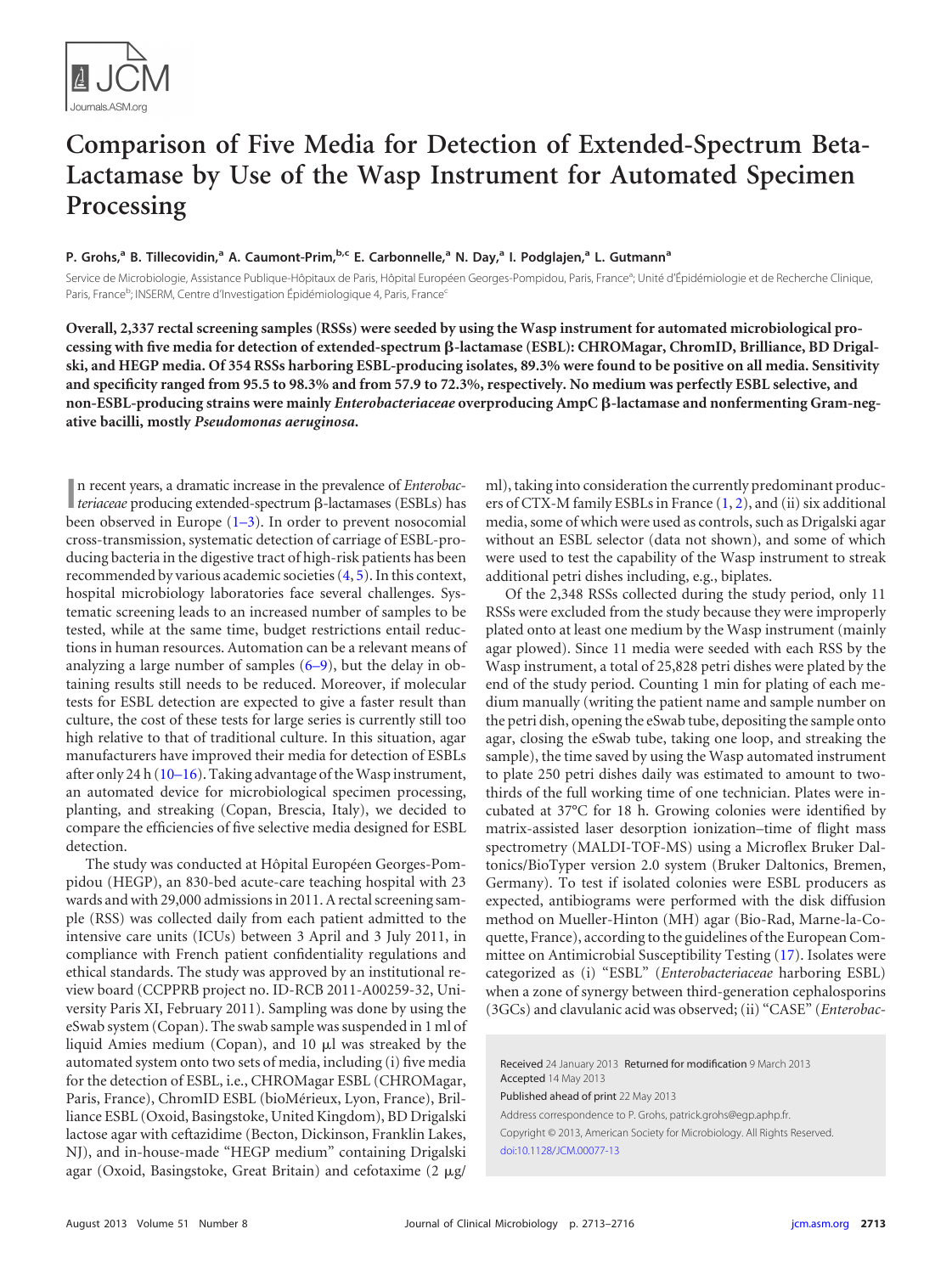| ESBL species isolated<br>from ICU patients | Result for no. of patients <sup>a</sup> |    |   |      |        |  |  |                                  |                    |  |  |  |
|--------------------------------------------|-----------------------------------------|----|---|------|--------|--|--|----------------------------------|--------------------|--|--|--|
|                                            | 27                                      | 12 | 2 | 6    |        |  |  |                                  | No. of<br>isolates |  |  |  |
| E. coli                                    |                                         |    |   | $^+$ | $^{+}$ |  |  | +                                | 36                 |  |  |  |
| K. pneumoniae                              |                                         |    |   |      |        |  |  | $^+$                             | 20                 |  |  |  |
| Enterobacter cloacae                       |                                         |    |   |      |        |  |  |                                  |                    |  |  |  |
| Klebsiella oxytoca                         |                                         |    |   |      |        |  |  |                                  |                    |  |  |  |
| Morganella morganii                        |                                         |    |   |      | +      |  |  | $\hspace{0.1mm} +\hspace{0.1mm}$ |                    |  |  |  |
| Enterobacter aerogenes                     |                                         |    |   |      |        |  |  |                                  |                    |  |  |  |
| Total                                      |                                         |    |   |      |        |  |  |                                  | 62                 |  |  |  |

<span id="page-1-0"></span>**TABLE 1** ESBL species isolated from ICU patients

*<sup>a</sup>* Total of 51 patients.

*teriaceae* overproducing AmpC cephalosporinase) when no synergy between any 3GC and clavulanic acid was observed and if there was at least a 5-mm increase in inhibition zone diameters around the 3GC disks, read on MH agar versus MH agar plus cloxacillin (250 µg/ml); and (iii) "others" for all isolates which did not belong to the ESBL or CASE category. SAS software version 9.2 (SAS Inc., Cary, NC) was used for statistical analysis. A gold standard (GS) value was defined for each RSS as follows: (i) positive GS (PGS) when at least one medium revealed ESBL production and (ii) negative GS (NGS) when no medium revealed ESBL production. The sensitivity of medium X was calculated as the number of RSSs containing an ESBL strain (ESBL-RSSs) detected by using medium X divided by the total number of PGSs. The specificity of medium X was calculated as the number of RSSs without any colony on medium X divided by the total number of NGSs. The positive predictive value (PPV) of medium X was calculated as the number of ESBL-RSSs detected by using medium X divided by the total number of RSSs yielding ESBL and non-ESBL colonies on this medium. The negative predictive value (NPV) of medium X was calculated as the number of ESBL-negative RSSs detected by using medium X divided by the total number of RSSs yielding no colonies on this medium. Finally, the reliability of medium X (only ESBL colonies on medium X when there is an ESBL in the RSS, or no colony on medium X when there is no ESBL in the RSS) was also calculated as the number of RSSs with only ESBL isolate colonies on medium X among PGSs or without any colony on medium X among NGSs divided by the total number of RSSs.

Overall, 2,337 RSSs were collected from 269 patients during the study period. After identification and interpretation of antimicrobial susceptibility patterns performed on the different colonies

isolated from all selective media, it appeared that 354 RSSs collected from 51 patients contained ESBL isolates. In 36/51 (71%) cases, an ESBL strain was isolated on at least one medium for the first RSS collected, and in 25/51 (35%) cases, the ESBL-producing bacteria were isolated from all samples plated. The ESBLs observed were harbored mainly by *Escherichia coli* and *Klebsiella pneumoniae* isolates [\(Table 1\)](#page-1-0).

As a primary analysis, only the first ESBL-RSS was examined. An ESBL-positive isolate was found on all five media in 38/51 (74.5%) ESBL-RSSs, while in 13/51 (25.5%) cases, an ESBL isolate was found on one to four media [\(Table 2\)](#page-1-1). Thereby, the number of ESBL-RSSs ranged from 43 to 49 according to the medium. Using only the first ESBL-RSS, 84% of the 51 cases would have been detected by using BD medium, versus 96% with ChromID [\(Table 2\)](#page-1-1).

When all ESBL-RSSs were taken into account, 316/354 (89.3%) were found to be positive on all five media, while 38/354 (10.7%) were positive on only one to four media, and the percentage of ESBL-RSSs varied from 94% to 97% depending upon the medium [\(Table 2\)](#page-1-1). These discrepancies could be explained for 16/38 ESBL-RSSs by low inocula, since in these cases, fewer than 10 colonies were observed on the media on which they grew. Thus, aleatory repartition of bacteria in these ESBL-RSSs could lead to few colonies on one medium and no colonies on the other. In 6/38 ESBL-RSSs, high inocula of non-ESBL bacteria (mainly CASE and *Pseudomonas aeruginosa*) could have hidden growth of ESBL colonies.

When all RSSs were considered, depending upon the media, the number of ESBL-RSSs with only ESBL isolates varied from 283 to 312, and the number of negative RSSs (absence of any colony) varied from 1,154 to 1,454 [\(Table 3\)](#page-2-7). For the detection of ESBL, no

| Medium              | Result for total no. of ESBL-RSSs <sup><i>a</i></sup> (no. of 1st ESBL-RSSs <sup><i>b</i></sup> ) |      |       |      |       |      |   |        |  |       |  |  |  | No. (%) of ESBL-RSSs<br>with ESBL isolate on<br>medium plated |  |                                |                     |
|---------------------|---------------------------------------------------------------------------------------------------|------|-------|------|-------|------|---|--------|--|-------|--|--|--|---------------------------------------------------------------|--|--------------------------------|---------------------|
|                     | 316(38)                                                                                           | 3    | 12(4) | 2(2) | 1(1)  | 1(1) | 3 | 5(1)   |  | 1(1)  |  |  |  | 4(3)                                                          |  | 1 <sub>st</sub><br>$ESBL-RSSa$ | All<br>$ESBL-RSSsb$ |
| CHROMagar           | $^+$                                                                                              | $^+$ | $\pm$ |      |       |      |   |        |  |       |  |  |  |                                                               |  | 46(90)                         | 342 (96)            |
| ChromID             | $^+$                                                                                              | $^+$ | $^+$  | $+$  |       |      |   |        |  | $\pm$ |  |  |  |                                                               |  | 49 (96)                        | 344 (97)            |
| Brilliance ESBL     | $^{+}$                                                                                            |      | $\pm$ |      | +     | $^+$ |   | $^{+}$ |  | $\pm$ |  |  |  |                                                               |  | 46(90)                         | 345 (97)            |
| <b>BD</b> Drigalski | $^+$                                                                                              |      |       |      | $\pm$ | +    |   |        |  |       |  |  |  |                                                               |  | 43 (84)                        | 332 (94)            |
| HEGP medium         | $^+$                                                                                              |      |       |      |       |      |   |        |  |       |  |  |  |                                                               |  | 47 (92)                        | 335 (94)            |

<span id="page-1-1"></span>**TABLE 2** Results of detection of ESBL in RSSs

*<sup>a</sup>* For each of the 51 patients with ESBL isolated, all ESBL-RSSs were taken into account (354 ESBL-RSSs).

*b* For each of the 51 patients with ESBL isolated, only the first ESBL-RSS was taken into account (51 ESBL-RSSs).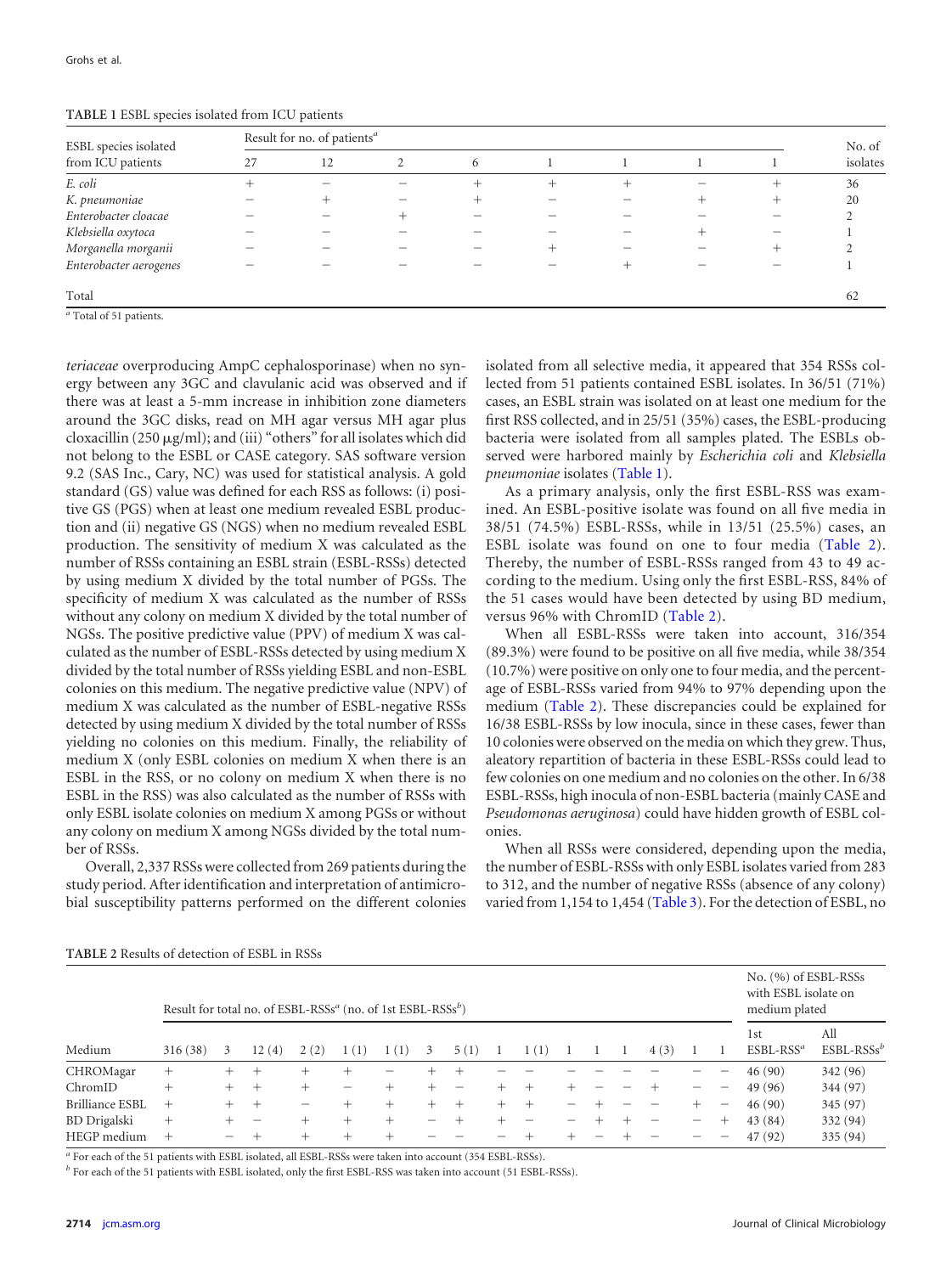|                                                | Value for medium  |                   |                        |                     |                   |  |  |  |  |  |  |  |  |
|------------------------------------------------|-------------------|-------------------|------------------------|---------------------|-------------------|--|--|--|--|--|--|--|--|
| Parameter <sup>a</sup>                         | CHROMagar         | ChromID           | <b>Brilliance ESBL</b> | <b>BD</b> Drigalski | HEGP medium       |  |  |  |  |  |  |  |  |
| No. (%) of screening samples<br>with result    |                   |                   |                        |                     |                   |  |  |  |  |  |  |  |  |
| No colonies                                    | 1,439(61.6)       | 1,454(62.2)       | 1,154(49.4)            | 1,278(54.7)         | 1,191(51.0)       |  |  |  |  |  |  |  |  |
| ESBL only                                      | 312(13.4)         | 303(13.0)         | 289(12.4)              | 296 (12.7)          | 283(12.1)         |  |  |  |  |  |  |  |  |
| $ESBL + CASE$                                  | 4(0.2)            | 9(0.4)            | 6(0.3)                 | 6(0.3)              | 8(0.3)            |  |  |  |  |  |  |  |  |
| $ESBL + others$                                | 26(1.1)           | 32(1.4)           | 50(2.1)                | 30(1.3)             | 44(1.9)           |  |  |  |  |  |  |  |  |
| $ESBL + CASE + others$                         | $\overline{0}$    | $\overline{0}$    | $\overline{0}$         | $\Omega$            | $\overline{0}$    |  |  |  |  |  |  |  |  |
| Total RSSs with ESBL                           | 342 (14.6)        | 344 (14.8)        | 345(14.8)              | 332 (14.2)          | 335 (14.3)        |  |  |  |  |  |  |  |  |
| CASE only                                      | 187(8.0)          | 152(6.5)          | 173(7.4)               | 286 (12.2)          | 236(10.1)         |  |  |  |  |  |  |  |  |
| Others only                                    | 318(13.6)         | 321 (13.7)        | 567(24.3)              | 392(16.8)           | 498 (21.3)        |  |  |  |  |  |  |  |  |
| $CASE + others$                                | 51(2.2)           | 66 (2.8)          | 98 (4.2)               | 49(2.1)             | 77(3.3)           |  |  |  |  |  |  |  |  |
| Total RSSs without ESBL                        | 556 (23.8)        | 539(23.1)         | 838 (35.9)             | 727(31.1)           | 811 (34.7)        |  |  |  |  |  |  |  |  |
| Sensitivity (%) (95% CI)                       | 98.3 (96.3, 99.4) | 97.5 (95.2, 98.8) | 98.6 (96.7, 99.5)      | 97.2 (94.9, 98.6)   | 95.5 (92.8, 97.4) |  |  |  |  |  |  |  |  |
| Specificity $(\%)(95\% \text{ CI})$            | 72.3 (70.2, 74.2) | 72.9 (70.8, 74.8) | 57.9 (55.7, 60.1)      | 63.9(61.8, 66.1)    | 59.2 (57.1, 61.4) |  |  |  |  |  |  |  |  |
| PPV (%) (95% CI)                               | 38.7(35.5, 42.0)  | 39.1 (35.8, 42.4) | 29.5(26.9, 32.2)       | 32.5(29.7, 35.4)    | 29.5 (26.9, 32.2) |  |  |  |  |  |  |  |  |
| NPV (%) (95% CI)                               | 99.6 (99.1, 99.8) | 99.4 (98.8, 99.7) | 99.6 (99.0, 99.9)      | 99.2 (98.6, 99.6)   | 98.7 (97.8, 99.2) |  |  |  |  |  |  |  |  |
| Reliability [no. $(\% )$ of RSSs] <sup>b</sup> | 1,745(74.7)       | 1,748(74.8)       | 1,438(61.5)            | 1,564(66.9)         | 1,458(62.4)       |  |  |  |  |  |  |  |  |

#### <span id="page-2-7"></span>**TABLE 3** Detection of ESBL by use of five media

*<sup>a</sup>* ESBL, *Enterobacteriaceae* strain producing extended-spectrum beta-lactamase; CASE, *Enterobacteriaceae* strain overproducing cephalosporinase; others, *Enterobacteriaceae* without the ESBL and CASE phenotypes or other species (mainly nonfermenting Gram-negative bacilli, in particular *Pseudomonas aeruginosa*); CI, confidence interval; PPV, positive predictive value; NPV, negative predictive value.

*<sup>b</sup>* Reliability corresponds to the number of RSSs with only ESBL colonies on medium X when there is ESBL detected in the RSS, or no colonies on medium X when there is no ESBL detected in the RSS.

significant difference in sensitivity was observed for the five media [\(Table 3\)](#page-2-7). This was not the case in other studies, where variations of ChromID sensitivity were 88%, 88.2%, 94.9%, and 100% compared to ESBL agar (AES) [\(14\)](#page-3-5), CHROMagar [\(13\)](#page-3-6), Brilliance [\(11\)](#page-3-7), and MacConkey plus 1 µg/µl ceftazidime [\(12\)](#page-3-8), respectively. Interestingly, high NPVs found for the five media [\(Table 3\)](#page-2-7) attest that when these media remain sterile, the probability that an ESBL is present in the RSS is very low. In contrast, as shown in [Table 3,](#page-2-7) strains harboring mechanisms of resistance other than ESBL production were selected on these "ESBL-specific media," and their specificities ranged from 57.9% to 72.3%, while the PPV for ESBL varied from 29.5 to 38.8%. These non-ESBL isolates were mainly CASE and nonfermenting Gram-negative bacilli. As shown by the PPV, these non-ESBL species were more often encountered on Brilliance, DB Drigalski, and HEGP media. *In fine*, the percentage of RSSs which yielded an unambiguous answer concerning the presence of ESBL (reliability; [Table 3\)](#page-2-7), i.e., which indicated the absence of ESBL when no ESBL strain was isolated from other media, or which yielded only an ESBL strain(s), varied from 61.5% to 74.8% depending upon the medium.

In conclusion, this study shows that (i) the Wasp instrument was very useful for seeding large series of samples, and all media were well adapted to this device; (ii) all media tested allow detection of ESBL strains; and (iii) no medium is fully ESBL selective, with CHROMagar and ChromID giving the lowest recovery of non-ESBL strains. Therefore, complementary tests are needed to ensure that the colonies growing on these "partially selective media" harbor ESBLs, explaining that a delay of 48 h between the seeding of the RSS and the availability of the definitive result remains necessary.

### **ACKNOWLEDGMENTS**

We thank all companies which provided different materials needed for this study free of charge: Siemens for the Wasp instrument and CHROMagar and bioMérieux, Oxoid, and Becton, Dickinson for ESBL media.

This study was carried out without financial support.

#### <span id="page-2-0"></span>**REFERENCES**

- 1. **Arpin C, Quentin C, Grobost F, Cambau E, Robert J, Dubois V, Coulange L, André C, Scientific Committee of ONERBA.** 2009. Nationwide survey of extended-spectrum beta-lactamase-producing *Enterobacteriaceae* in the French community setting. J. Antimicrob. Chemother. **63:**1205–1214.
- <span id="page-2-1"></span>2. **Cantón R, Novais A, Valverde A, Machado E, Peixe L, Baquero F, Coque TM.** 2008. Prevalence and spread of extended-spectrum betalactamase-producing *Enterobacteriaceae* in Europe. Clin. Microbiol. Infect. **14**(Suppl 1):144 –153.
- <span id="page-2-3"></span><span id="page-2-2"></span>3. **Pitout JD, Laupland KB.** 2008. Extended-spectrum beta-lactamaseproducing *Enterobacteriaceae*: an emerging public-health concern. Lancet Infect. Dis. **8:**159 –166.
- <span id="page-2-4"></span>4. **National Center for Infectious Diseases.** 2006. Management of multidrug-resistant organisms in healthcare settings. CDC, Atlanta, GA. [http:](http://www.cdc.gov/hicpac/pdf/guidelines/MDROGuideline2006.pdf) [//www.cdc.gov/hicpac/pdf/guidelines/MDROGuideline2006.pdf.](http://www.cdc.gov/hicpac/pdf/guidelines/MDROGuideline2006.pdf)
- 5. **Société Française d'Hygiène Hospitalière.** 2009. Recommandation nationale sur la prévention de la transmission croisée: précautions complémentaires contact. Société Française d'Hygiène Hospitalière, Paris, France. [http://www.sfhh.net/telechargement/recommandationspreventi](http://www.sfhh.net/telechargement/recommandationspreventiontransmissioncroiseeSFHH.pdf) [ontransmissioncroiseeSFHH.pdf.](http://www.sfhh.net/telechargement/recommandationspreventiontransmissioncroiseeSFHH.pdf)
- <span id="page-2-5"></span>6. **Bourbeau PP, Swartz BL.** 2009. First evaluation of the WASP, a new automated microbiology plating instrument. J. Clin. Microbiol. **47:**1101– 1106.
- <span id="page-2-6"></span>7. **Glasson JH, Guthrie LH, Nielsen DJ, Bethell FA.** 2008. Evaluation of an automated instrument for inoculating and spreading samples onto agar plates. J. Clin. Microbiol. **46:**1281–1284.
- 8. **Greub G, Prod'hom G.** 2011. Automation in clinical bacteriology: what system to choose? Clin. Microbiol. Infect. **17:**655– 660.